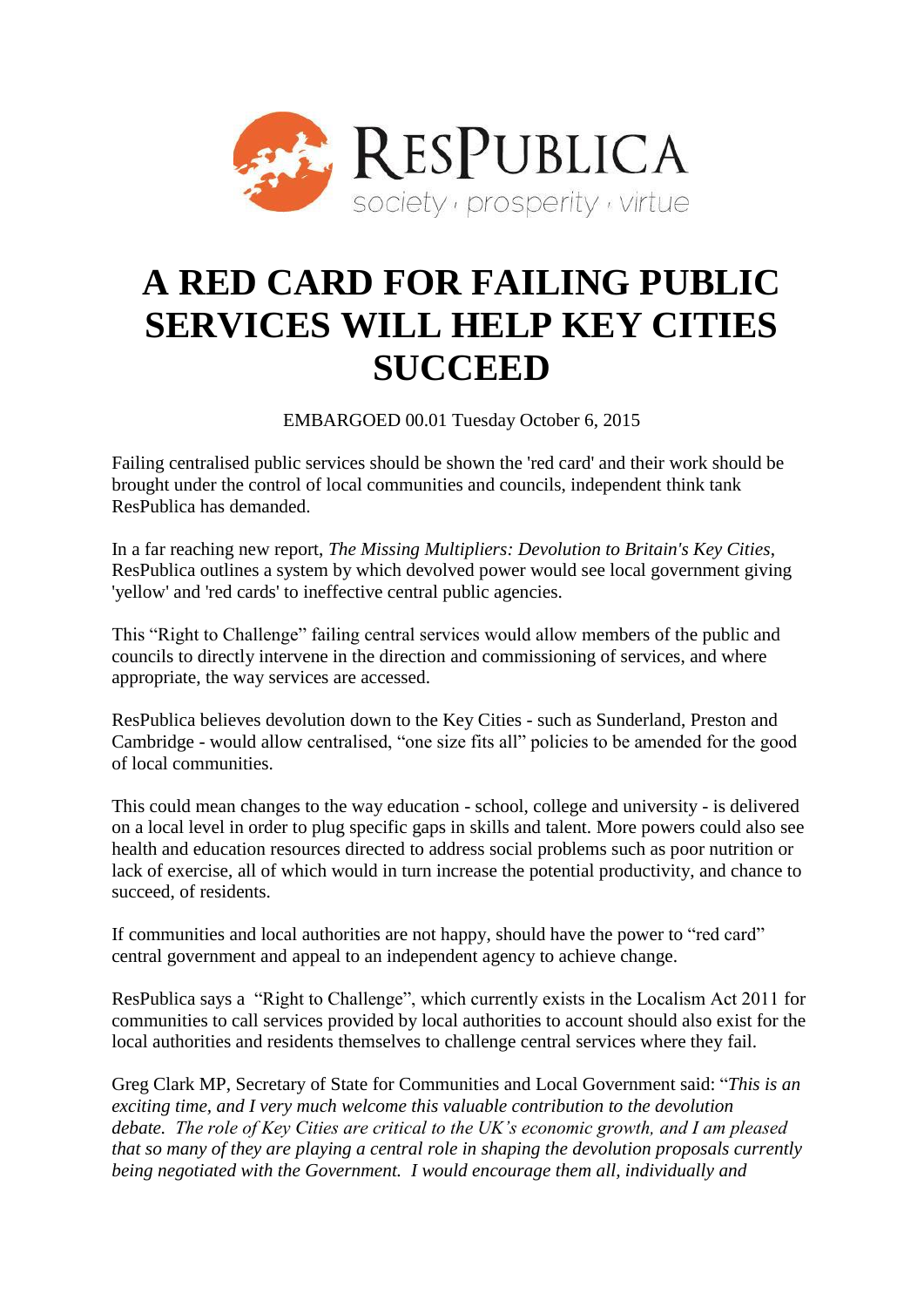*collectively, to ensure that they continue to influence these negotiations to ensure they deliver the powers and flexibilities they need to maximise their future economic growth."*

The report is also backed by Lord Heseltine, who has championed more help for the regions and advises the new Communities and Local Government Secretary Greg Clark. He said: *"The devolution agenda is gathering pace. Over the past five years we have witnessed the beginning of a process to reverse the centralisation of decades.* 

*"I welcome reports such as ResPublica's "The Missing Multipliers: Devolution to Britain's Key Cities" because they add to the momentum and widen the horizons of all those involved in the process."*

In the report, ResPublica argues that Key Cities can create hubs of expertise and industry, and in turn raise more tax revenue, if more decision making, and fiscal control, is passed down from central Government.

But rather than simply replicate the devolution already seen in larger city-regions, the cities need to be helped to pool their resources in areas of expertise and success, to bring prosperity to local communities.

This would see a move away from geographic centres towards a more modern, knowledgebased economic model; meaning cities hundreds of miles apart could work together if they share knowledge of a particular sector such as engineering, science or services.

ResPublica says the new Cities and Local Government Devolution Bill needs to give the fullest possible devolution of funding and powers to all cities, towns and counties.

This will allow Key Cities to build on co-operation already being developed across the country, for example, how Sunderland, Oxford, Coventry, and Derby can establish more connections in the automotive industry.

If Key Cities can prioritise investment in research and development in tandem with other regions they can build a bigger platform on which to succeed. To do it, however, greater freedoms are needed for local authorities to allow them to develop bespoke policies away from the constraints of centrally driven funding programmes.

More powers would also allow access to finance to build infrastructure to aid growth, including housing of all types for a growing workforce.

### *Report author and director of ResPublica, Phillip Blond, said:*

*"With a combined GVA of £163 billion and a population of 7.9 million, the Key Cities make a vital contribution to their regions and to the national economy. Together they represent 11% of the UK Economy (13% of England's total GVA) and contain some of the fastest growing cities by GVA; Milton Keynes, Bournemouth and Cambridge, for instance, are all growing faster than the national average."*

Efficiency savings can be achieved by pooling central and local budgets and allowing local authorities to administer the funds across certain public services. Assuming that the potential savings can be fully realised across all public services, ResPublica estimates that Key Cities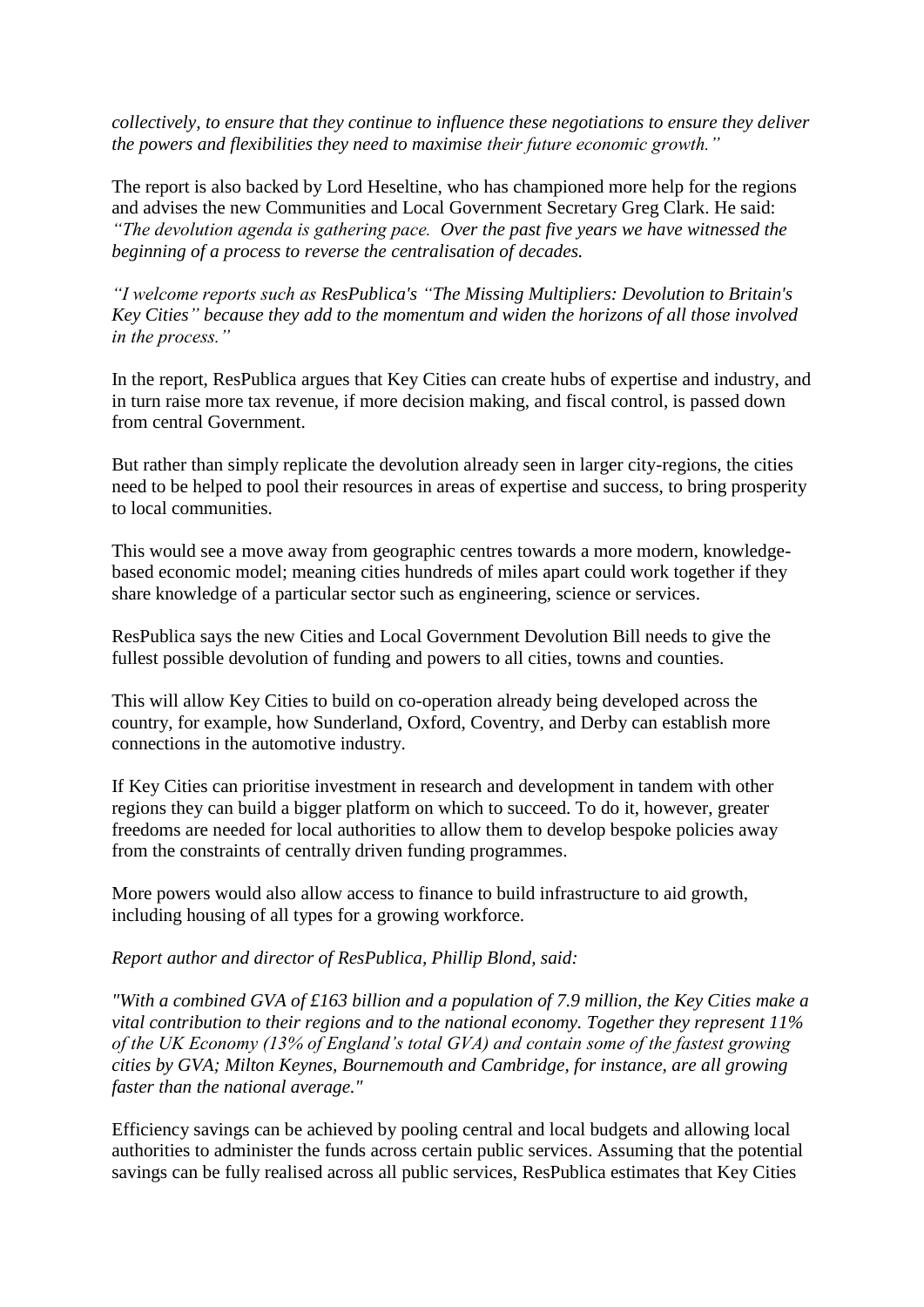could reduce their borrowing requirement by between £1.8bn and £3.5bn per year based on 2012/13 levels of spending. This could reduce the annual "budget deficit" of Key Cities from £7bn to between £3.5 and £5.2bn.

In the first Comprehensive Spending Review Government of the new Government – due in November – ResPublica says a five year funding settlement should be made available to cities. This should be based on an initial core package of economic powers with the facility for cities to negotiate bespoke enhancements to their City Deals on an incremental basis. To allow this to happen and to provide a link between cities and central government departments ResPublica says there is the need for an independent body, a proposed Devolution Agency.

In doing so, ResPublica says the government would be backing up pledges it has already made. In May, the new Communities and Local Government Secretary Greg Clark said: "I fully intend to have a big push to decentralise powers, certainly to the cities but to places outside cities as well." (1.)

## **CASE STUDIES: Examples of how more devolution can help Key Cities.**

# **What if Sunderland had devolved powers**

Sunderland has a proven track record of delivering investment, jobs and economic growth. However, the city continues to face a range of different challenges: to create more and better jobs; to increase the number and productivity of local businesses (by 0.5%); to increase overall population (by 5%); to reduce worklessness (by 10%); and wider dependency on public services. Having a higher skilled population is pivotal to this challenge of improving local economic performance - there are currently more people in Sunderland with no qualifications and fewer qualified to NVQ level 4 than the regional and national average.

Sunderland has a clear vision to create an economic legacy that will prosper long into the future. A central aim in achieving this ambition is to invest in higher skills and a system that can provide excellence in educational attainment and skills training. The removal of artificial boundaries between health, welfare, employment and business support would allow a refocusing and integration of resources on the pathway from welfare to work. Local control over the skills system will ensure there is a balance between desire and aspiration of the learner and requirements of local employers now and in the future. In seeking to supply employers with the workforce they need, Sunderland will develop an employer-led skills hub, promoting, in the first instance, advanced manufacturing and engineering as careers of choice (employees working in the manufacturing sector represent 16.2% of the total number of employee jobs in Sunderland, compared to just 8.7% nationally). A skills hub will incorporate a training agency function and bring together key assets of people, employers, resource and infrastructure – ensuring supply meets demand. This will enhance existing initiatives ensuring that local SMEs benefit more from the growth in the manufacturing sector and access to an appropriately skilled labour market.

Efforts to boost skills cannot start and end with post-compulsory education, and with greater devolved powers Sunderland will drive educational excellence through school reform and a local educational challenge to improve all attainment, to target excellence and to target harden stem skills. The development of the wider Wearside economy cannot succeed without job opportunities that span the whole range of skill levels that are available. Those jobs that offer the first few rungs on the ladder are important to job-seekers from more deprived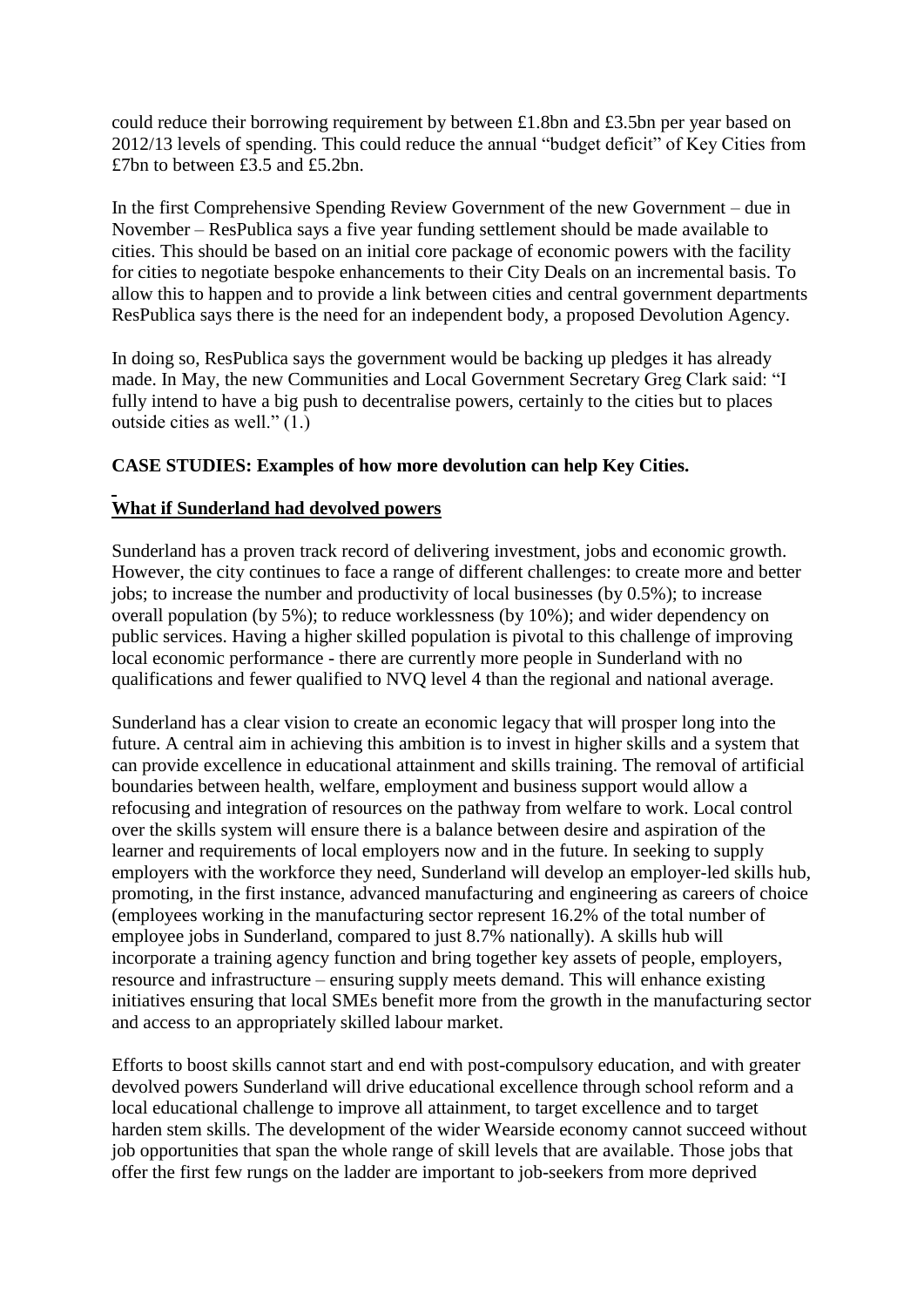neighbourhoods, while higher paid professional and technical roles will bring greater spending power to the city centre economy as a whole, and generate growth in retail and leisure employment opportunities. Sunderland aims to connect local growth to the broader socio-economic needs of the city.

For Sunderland, devolution represents the next step in the city's strategy for economic prosperity. It is about adding value, accelerating plans and creating the virtuous circle of ambition and attainment that places and people need. It will allow the city to develop more holistic models for delivery that can make the most of the city's already strong and productive networks – supported by local leadership and partnerships that are well established, and which are already working to deliver value across the city's economy.

## **What would Cambridge do with devolution?**

For a relatively small city-region of around 280,000 people, Cambridge has gained an impressive position on the world's commercial stage thanks to its technology skills and entrepreneurialism. It's advanced cluster of phenomenally valuable, high-potential businesses and research organisations employ over 57,000 people and generate annual revenues of more than £13 billion.

Because of the unique cluster that exists in Cambridge, much of the growth that the city expects to deliver is net growth to the UK, rather than displacing economic activity from elsewhere in the country. However, the global nature of many Cambridge businesses means that they are "footloose" and could easily move their operations overseas. Retaining those success stories in the local area is as important as generating the next wave of home-grown, multi-billion pound businesses. But unless the city can address some of its critical infrastructure needs, particularly housing and transport, it is at risk of losing its position as a desirable place for companies to start up or relocate to.

The three local authorities in the 'Greater Cambridge' area have been working closely together to support economic growth for many years, the latest iteration being an ambitious City Deal. Cambridge Local Plan 2006 released green belt land for significant housing growth, and the new draft local plans for Cambridge and South Cambridgeshire identify the need for 33,000 new homes and an expected 44,000 new jobs in the years up to 2031.

Despite these efforts, an overall lack of supply and significant housing affordability pressures remain. Over 1,300 new homes were completed in Cambridge in 2014 but even with this, housing costs in the city are increasingly unaffordable with average house prices (£416,000) up 12% in a year, lower quartile house prices 15 times greater than lower quartile incomes, and market rents up 6% in the last 12 months. There are 2,500 applicants registered for social housing in the city, and similar numbers for adjacent South Cambridgeshire, providing a snap-shot of underlying housing need. No private rented housing is available in Cambridge that is at or below Local Housing Allowance level.

Whilst the recently agreed City Deal was very welcome, and started to address the need for transport infrastructure investment, it did not deliver all that was requested. The city also needs a genuine tax increment financing approach to integrate local investment decisions, with the delivery of outcomes and shared financial benefit from them and the freedoms and flexibilities to tackle affordable housing on a variety of levels. Cambridge is seeking: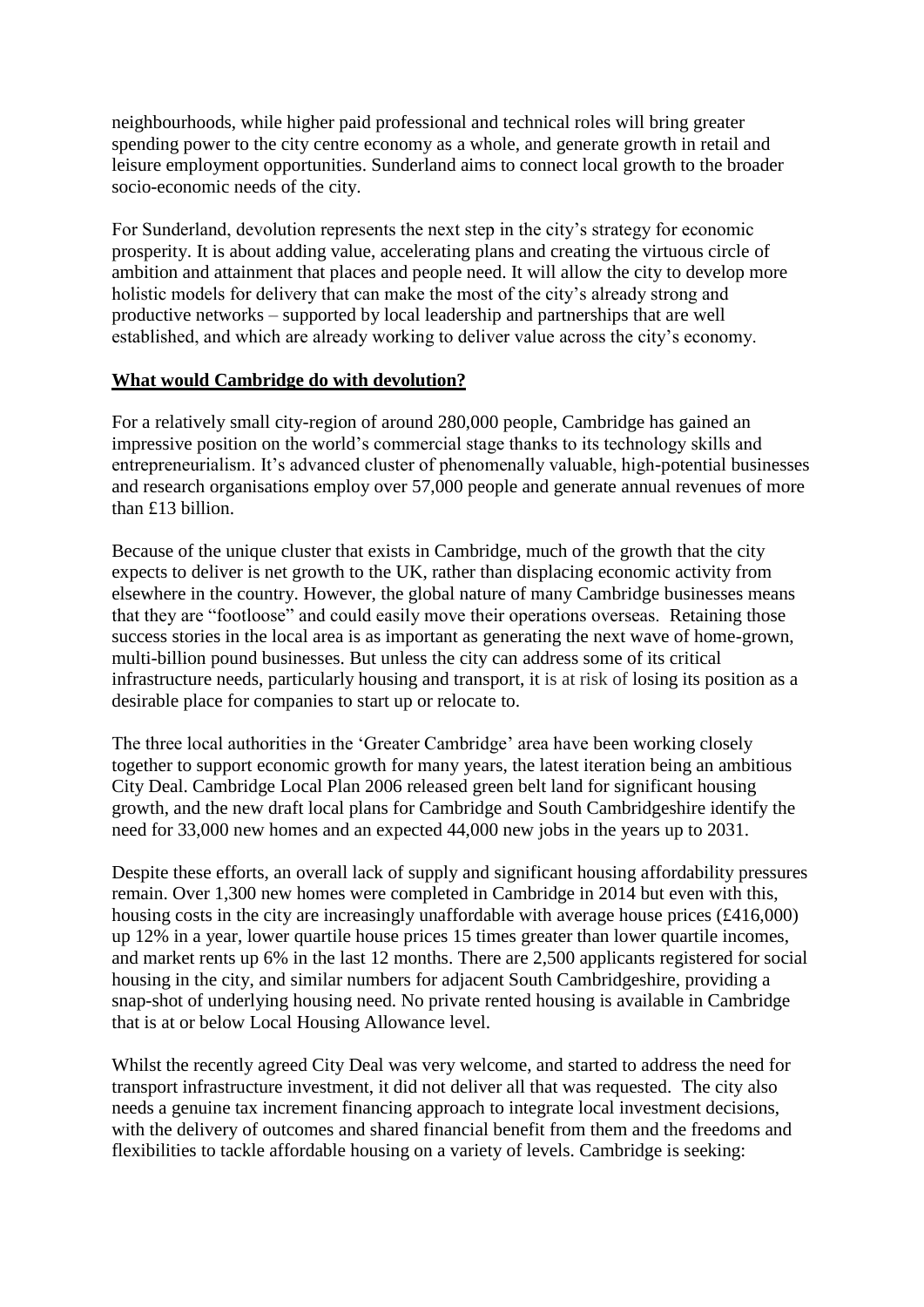**Tax increment financing** to lever investment into housing and other infrastructure from both the public and private sector by returning that investment a fair share of the tax benefit generated locally. Currently the vast majority of extra income generated by local initiatives goes into central government.

Lifting of the HRA debt cap which would generate an additional £200 million investment in affordable housing by allowing Cambridge City and South Cambridgeshire to borrow against the £2 billion value of their housing stock and would give greater certainty of delivery. Currently delivery can stall the economic fortunes of house builders or Registered Providers.

 **Relaxation of the rules on reinvestment of Right to Buy (RTB) and the funding to replace RTB homes one for one** would make it much easier to plan strategically and to maximise resources by unlocking more complex development sites. Currently there are limits on the amount of RTB receipts that can be spent on any one new dwelling and a short timeframe of 3 years in which to spend them.

 **Greater influence over Home and Communities Agency (HCA) priorities to align them better with local priorities** would enable councils to intervene to reduce uncertainty for house builders, which in turn would help unlock stalled sites and facilitate faster delivery. Currently house builders have to manage risks around achieving planning approval; up-front funding of on-site infrastructure costs and negotiating a price for affordable housing with a Registered Provider.

**Creative use of government land and capital assets and support for joint ventures** would help facilitate more innovative approaches to unlocking housing supply such as the Housing Development Agency being set up between the three local councils and the University of Cambridge to ensure delivery of the City Deal target to supply an additional 1,000 homes. Currently decisions on government assets are not informed by local need and priorities.

### **What would devolution mean for Plymouth?**

Plymouth, Britain's Ocean City, has a population of 259,000, an economic output of £5.2 billion and 105,000 jobs. It is the most significant urban area in the South West Peninsula and the largest urban area within the Heart of the South West LEP, making it a key location for growth, building upon the city's key strengths in the marine and advanced manufacturing sectors.

Plymouth is an ambitious city with aspirations to grow its population to 300,000, and the Plymouth and the South West Peninsula City Deal is a major component of this vision for economic regeneration which is spearheading the transformation of the marine economy. But to fully realise its potential as the economic hub for the South West Peninsula, Plymouth needs greater powers over local finance, funding, and investment decisions, to scale up existing activity across the city and to help drive growth:

 **Business Support** – to provide high quality, tailored support for businesses to expand; attract greater national and international investment and further develop strong trading partnerships; and accelerate research potential into commercial success. Plymouth has managed to deliver a number of innovative business support projects through the Growth Hub, but it can do more, particularly to support the city's exceptional growth in business start-ups since 2011. With devolved UKTI functions, the city can create bespoke packages of support which reflect local circumstances and maximise the wealth of intellectual capital, particularly around the marine sector, translating research into economic growth. The devolution of UKTI functions will enable Plymouth to be more agile in responding to